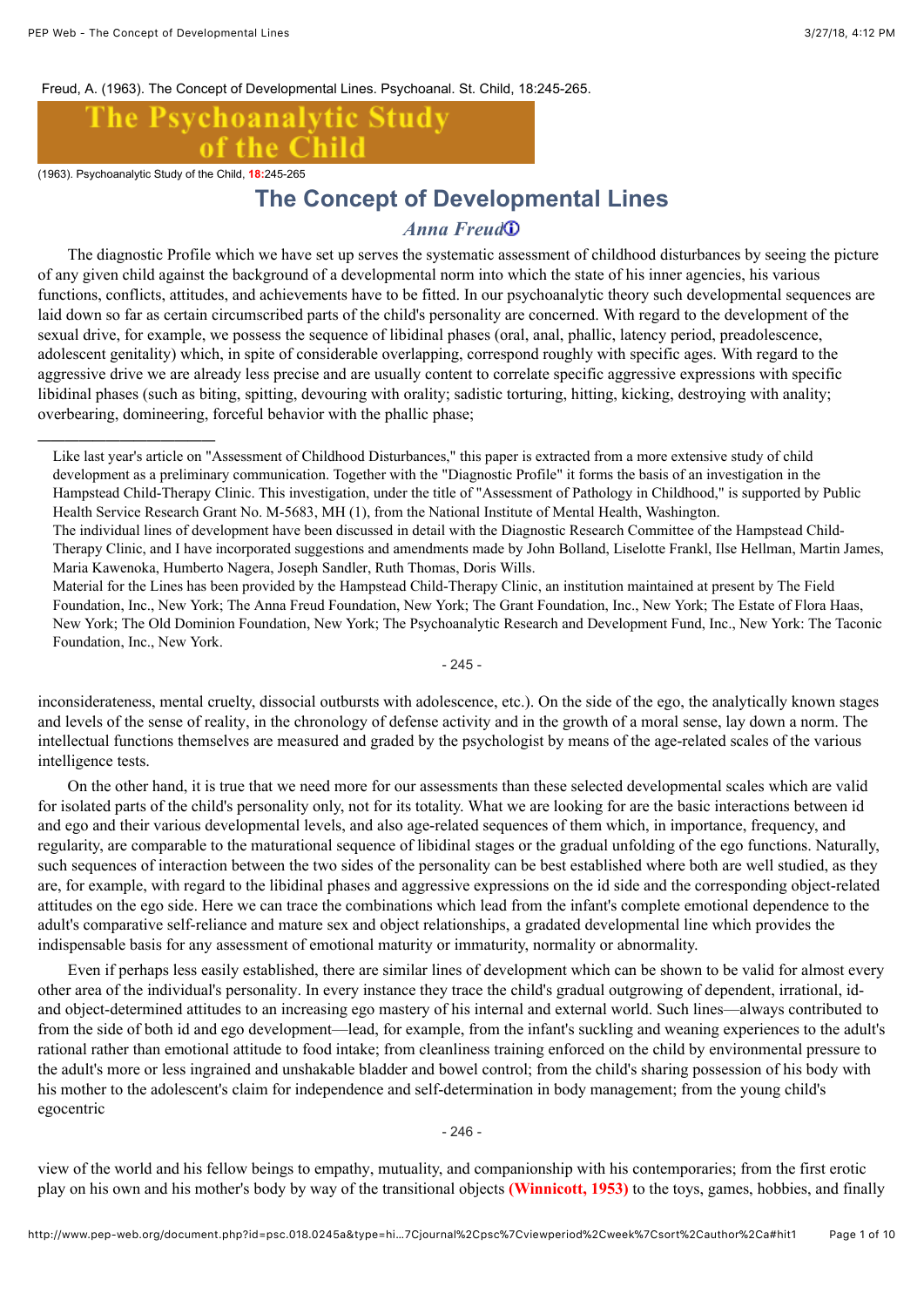—————————————

to work, etc.

Whatever level has been reached by any given child in any of these respects represents the results of interaction between drive and ego-superego development and their reaction to environmental influences, i.e., between maturation, adaptation, and structuralization. Far from being theoretical abstractions, developmental lines, in the sense here used, are historical realities which, when assembled, convey a convincing picture of an individual child's personal achievements or, on the other hand, of his failures in personality development.

# **PROTOTYPE OF A DEVELOPMENTAL LINE: FROM DEPENDENCY TO EMOTIONAL SELF-RELIANCE AND ADULT OBJECT RELATIONSHIPS**

To serve as the prototype for all others, there is one basic developmental line which has received attention from analysts from the beginning. This is the sequence which leads from the newborn's utter dependence on maternal care to the young adult's emotional and material self-reliance—a sequence for which the successive stages of libido development (oral, anal, phallic) merely form the inborn, maturational base. The steps on this way are well documented from the analyses of adults and children, as well as from direct analytic infant observations:

- 1. The biological unity between the mother-infant couple, with the mother's narcissism extending to the child, and the child including the mother in his internal "narcissistic milieu" **(Hoffer, 1952)**, the whole period being further subdivided **(according to Margaret Mahler, 1952)** into the autistic, symbiotic and separation-individuation phases with significant danger points for developmental disturbances lodged in each individual phase;
- 2. the part object (Melanie Klein), or need-fulfilling, anaclitic relationship, which is based on the urgency of the child's body needs and drive derivatives and is intermittent and fluctuating,

- 247 -

- since object cathexis is sent out under the impact of imperative desires, and withdrawn again when satisfaction has been reached;
- 3. the stage of object constancy, which enables a positive inner image of the object to be maintained, irrespective of dissatisfactions and frustrations;
- 4. the ambivalent relationship of the preoedipal, anal-sadistic stage, characterized by the ego attitudes of clinging, torturing, dominating, and controlling the objects;
- 5. the completely object-centered phallic-oedipal phase, characterized by possessiveness of the parent of the opposite sex, jealousy and rivalry with the parent of the same sex, protectiveness, generosity, curiosity, bids for admiration and exhibitionistic attitudes; with girls a phallic-oedipal (masculine) relationship to the mother precedes the oedipal relationship to the father;
- 6. the latency period, i.e., the postoedipal lessening of drive urgency and the transfer of libido from the parental figures to contemporaries, community groups, teachers, leaders, impersonal ideals, and aim-inhibited, sublimated interests, with fantasy manifestations giving evidence of disillusionment with and denigration of the parents ("family romance," twin fantasies, etc.);
- 7. the preadolescent prelude to the "adolescent revolt," i.e., a return to early attitudes and behavior, especially of the partobject, need-fulfilling, and ambivalent type;
- 8. the adolescent struggle around denying, reversing, loosening, and shedding the tie to the infantile objects, defending against pregenitality, and finally establishing genital supremacy with libidinal cathexis transferred to objects of the opposite sex, outside the family.

While the details of these positions have long been common knowledge in analytic circles, their relevance for practical problems is being explored increasingly in recent years. As regards, for example, the much-discussed consequences of a child's separation from the mother, the parents or the home, a mere glance at the unfolding of the developmental line will be sufficient to show convincingly why the common reactions to, respectively, the pathological consequences of, such happenings are as varied as they are, following the

- 248 -

varying psychic reality of the child on the different levels. Infringements of the biological mother-infant tie (phase 1), for whatever reason they are undertaken, will thus give rise to separation anxiety **(Bowlby, 1960)** proper; failure of the mother to play her part as

 $<sup>1</sup>$  If, by "mourning" we understand not the various manifestations of anxiety, distress, and malfunction which accompany object loss in the</sup> earliest phases but the painful, gradual process of detaching libido from an internal image, this, of course, cannot be expected to occur before object constancy (phase 3) has been established.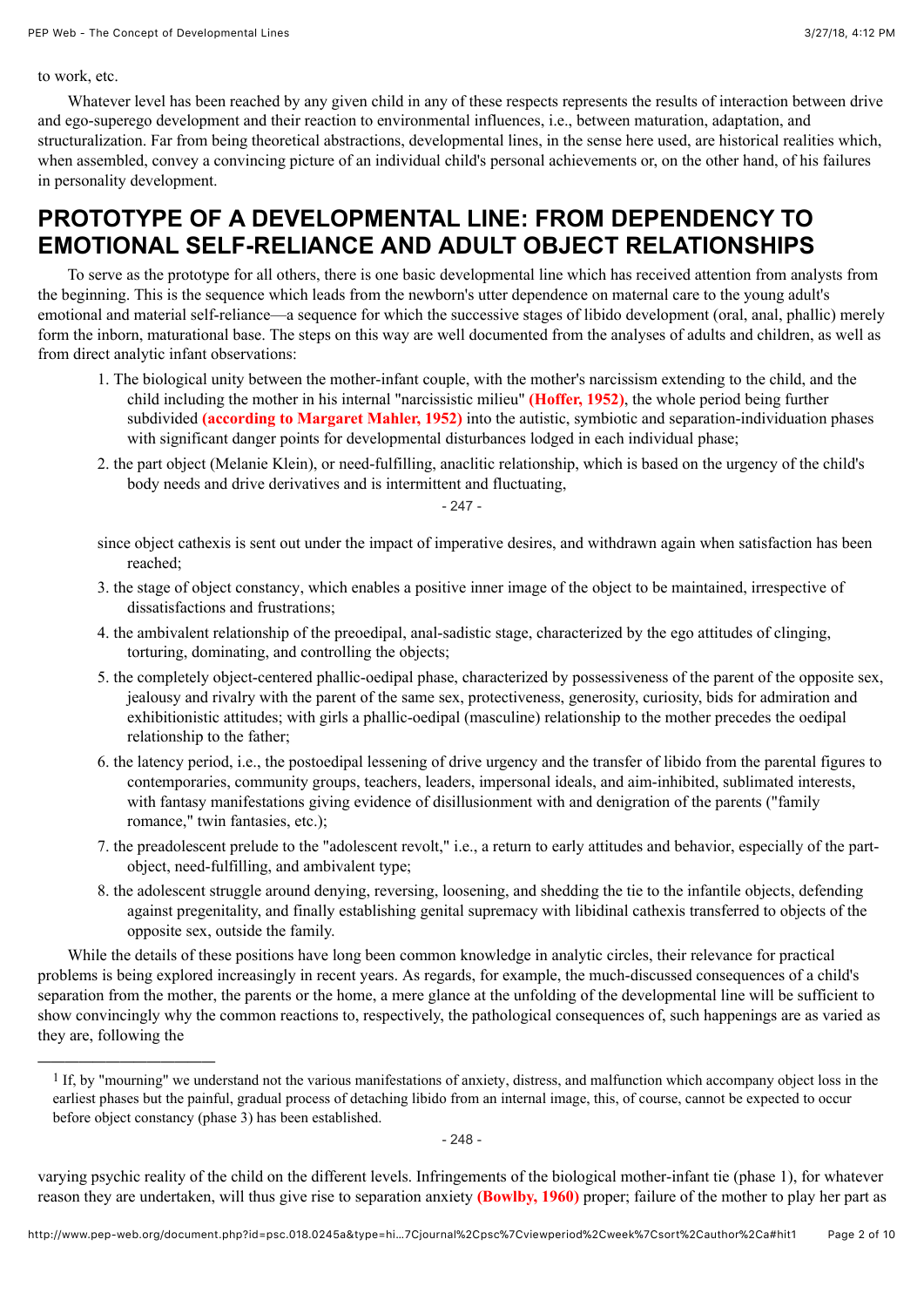a reliable need-fulfilling and comfort-giving agency (phase 2) will cause breakdowns in individuation **(Mahler, 1952)** or anaclitic depression **(Spitz, 1946)**, or other manifestations of deprivation **(Alpert, 1959)**, or precocious ego development (James, 1960), or what has been called a "false self" **(Winnicott, 1954)**. Unsatisfactory libidinal relations to unstable or otherwise unsuitable love objects during anal sadism (phase 4) will disturb the balanced fusion between libido and aggression and give rise to uncontrollable aggressivity, destructiveness, etc. **(A. Freud, 1949)**. It is only after object constancy (phase 3) has been reached that the external absence of the object is substituted for, at least in part, by the presence of an internal image which remains stable; on the strength of this achievement temporary separations can be lengthened, commensurate with the advances in object constancy. Thus, even if it remains impossible to name the chronological age when separations can be tolerated, according to the developmental line it can be stated when they become phase-adequate and nontraumatic, a point of practical importance for the purposes of holidays for the parents, hospitalization of the child, convalescence, entry into nursery school, etc. **1**

There are other practical lessons which have been learned from the same developmental sequence, such as the following:

that the clinging attitudes of the toddler stage (phase 4) are the result of preoedipal ambivalence, not of maternal spoiling;

that it is unrealistic on the part of parents to expect of the preoedipal period (up to the end of phase 4) the mutuality in object relations which belongs to the next level (phase 5) only;

that no child can be fully integrated in school before libido has been transferred from the parents to the community (phase 6). Where the passing of the oedipus complex is delayed and phase 5 is protracted as the result of an infantile neurosis, disturbances in - 249 -

adaptation to the group, lack of interest, school phobias (in day school), extreme homesickness (in boarding school) will be the order of the day;

that reactions to adoption are most severe in the later part of the latency period (phase 6) when, according to the normal disillusionment with the parents, all children feel as if adopted and the feelings about the reality of adoption merge with the occurrence of the "family romance";

that sublimations, foreshadowed on the oedipal level (phase 5) and developed during latency (phase 6), may be lost during preadolescence (phase 7), not through any developmental or educational failure, but owing to the phase-adequate regression to early levels (phases 2, 3, and 4);

that it is as unrealistic on the part of the parents to oppose the loosening of the tie to the family or the young person's battle against pregenital impulses in adolescence (phase 8) as it is to break the biological tie in phase 1, or oppose pregenital autoerotism in the phases 1, 2, 3, 4, and 7.

## **SOME DEVELOPMENTAL LINES TOWARD BODY INDEPENDENCE**

That the ego of an individual begins first and foremost as a body ego does not imply that bodily independence of the parents is reached earlier than emotional or moral self-reliance. On the contrary: the mother's narcissistic possessiveness of her infant's body is matched from the child's side by his archaic wishes to merge with the mother and by the confusion concerning body limits which arises from the fact that in early life the distinctions between the internal and external world are based not on objective reality but on the subjective experiences of pleasure and unpleasure. Thus, while the mother's breast, or face, hands or hair, may be treated (or maltreated) by the infant as parts of his own organization, his hunger, his tiredness, his discomforts are her concern as much as they are his own. Although for the whole of early childhood, the child's life will be dominated by body needs, body impulses, and their derivatives, the quantities and qualities of satisfactions and dissatisfactions are determined not by himself but by environmental influence. The only exceptions to this rule are the autoerotic gratifications which

 $-250 -$ 

from the beginning are under the child's own management and, therefore, provide for him a certain circumscribed measure of independence of the object world. In contrast to these, the processes of feeding, sleeping, evacuation, body hygiene, and prevention of injury and illness have to undergo complex and lengthy developments before they become the growing individual's own concern.

## **From Suckling to Rational Eating**

A long line has to be passed through before a child arrives at the point where, for example, he can regulate his own food intake actively and rationally, quantitatively and qualitatively, on the basis of his own needs and appetites and irrespective of his relations to the provider of food, and of conscious and unconscious fantasies. The steps on the way are approximately as follows:

1. Being nursed at the breast or bottle, by the clock or on demand, with the common difficulties about intake caused partly by the infant's normal fluctuations of appetite and intestinal upsets, partly by the mother's attitudes and anxieties regarding feeding; interference with need-satisfaction caused by hunger periods, undue waiting for meals,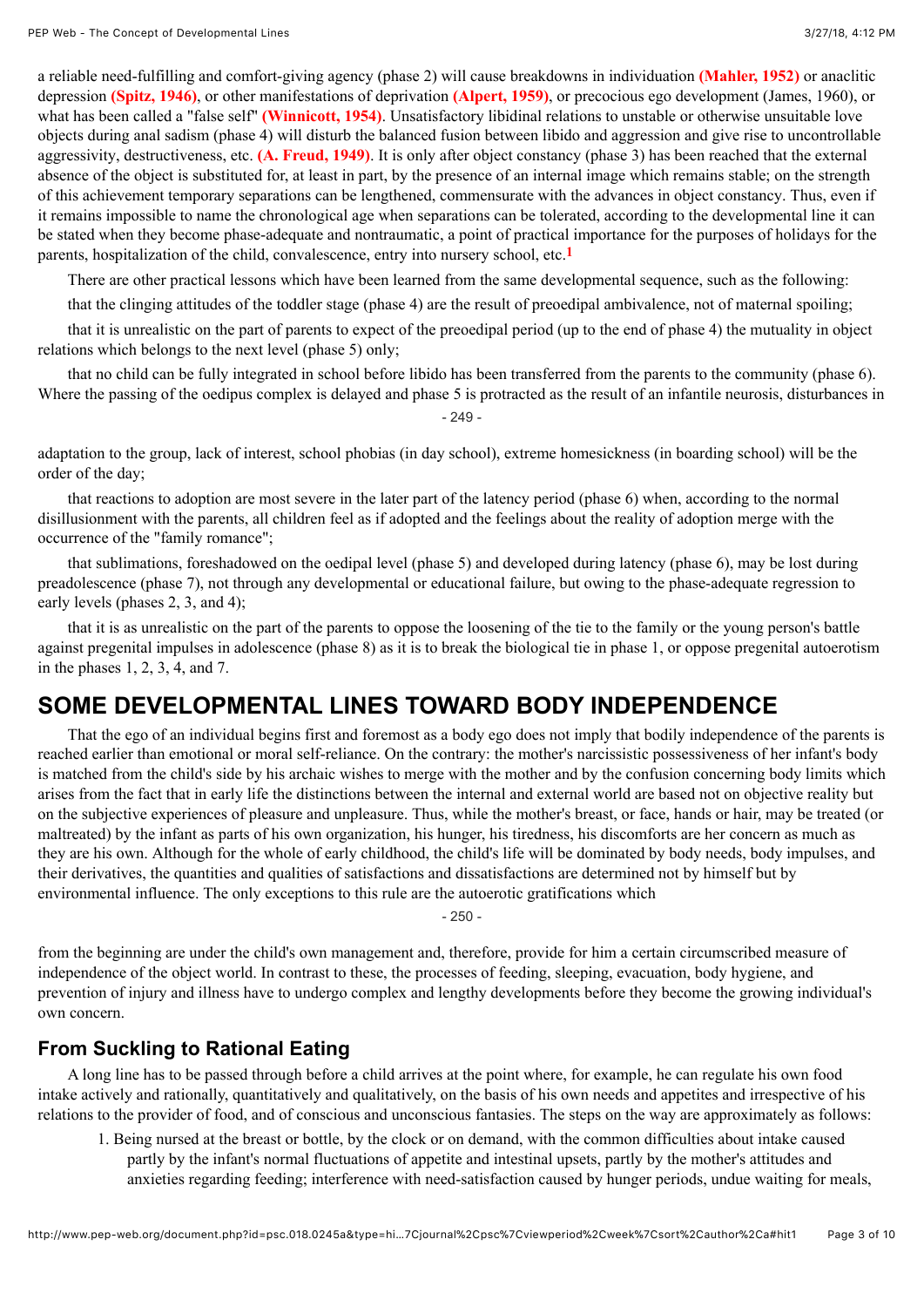rationing or forced feeding set up the first—and often lasting—disturbances in the positive relationship to food. Pleasure sucking appears as a forerunner, by-product of, substitute for, or interference with feeding;

- 2. weaning from breast or bottle, initiated either by the infant himself or according to the mother's wishes. In the latter instance, and especially if carried out abruptly, the infant's protest against oral deprivation has adverse results for the normal pleasure in food. Difficulties over the introduction of solids, new tastes, and consistencies being either welcomed or rejected;
- 3. the transition from being fed to self-feeding, with or without implements, "food" and "mother" still being identified with each other;
- 4. self-feeding with the use of spoon, fork, etc., the disagreements with the mother about the quantity of intake being shifted often to the form of intake, i.e., table manners; meals as a general battleground on which the difficulties of the mother-child relationship can be fought out; craving for sweets as a phase-adequate

- 251 -

- substitute for oral sucking pleasures; food fads as a result of anal training, i.e., of the newly acquired reaction formation of disgust;
- 5. gradual fading out of the equation food-mother in the oedipal period. Irrational attitudes toward eating are now determined by infantile sexual theories, i.e., fantasies of impregnation through the mouth (fear of poison), pregnancy (fear of getting fat), anal birth (fear of intake and output), as well as by reaction formations against cannibalism and sadism;
- 6. gradual fading out of the sexualization of eating in the latency period, with pleasure in eating retained or even increased. Increase in the rational attitudes to food and self-determination in eating, the earlier experiences on this line being decisive in shaping the individual's food habits in adult life, his tastes, preferences, as well as eventual addictions or aversions with regard to food and drink.

The infant's reactions to the changes in phase 2 (i.e., to weaning and to the introduction of new tastes and consistencies) reflect for the first time his leaning toward either progression and adventurousness (when new experiences are welcomed) or a tenacious clinging to existing pleasures (when every change is experienced as threat and deprivation). It is to be expected that whichever attitude dominates the feeding process will also become important in other developmental areas.

The equation food-mother, which persists through phases 1-4, provides the rational background for the mother's subjective conviction that every food refusal of the child is aimed at her personally, i.e., expresses the child's rejection of her maternal care and attention, a conviction which causes much oversensitiveness in handling the feeding process and underlies the battle about food on the mother's side. It explains also why in these phases food refusal and extreme food fads can be circumvented by temporarily substituting a stranger, i.e., a noncathected or differently cathected person, for the maternal figure in the feeding situation. Children will then eat, in hospital, in nursery school, or as visitors, but this will not cure their eating difficulties at home, in the presence of the mother. It explains also why traumatic separations from the mother are often followed by

- 252 -

refusal of food (rejection of the mother substitute), or by greed and overeating (treating food as a substitute for mother love).

The eating disturbances of phase 5, which are not related to an external object but are caused by internal, structural conflicts, are not affected by either the material presence or the material absence of the mother, a fact which can be utilized for differential diagnosis.

After phase 6, when the arrangements for food intake have become the mature individual's personal concern, the former food battle with the mother may be replaced by internal disagreements between the manifest wish to eat and an unconsciously determined inability to tolerate certain foods, i.e., the various neurotic food fads and digestive upsets.

# **From Wetting and Soiling to Bladder and Bowel Control**

Since the desired aim on this line is not the comparatively intact survival of drive derivatives but the control, modification, and transformation of the urethral and anal trends, the conflicts between id, ego, superego, and environmental forces become particularly obvious.

- 1. The duration of the first phase, during which the infant has complete freedom to wet and soil, is determined not maturationally but environmentally, i.e., by the mother's timing of her interference, in which she in her turn is under the influence of personal needs, familial, social, or medical conventions. Under present conditions this phase may last from a few days (training from birth based on reflex action) to two or three years (training based on object relatedness and ego control).
- 2. In contrast to phase one, the second phase is initiated by a step in maturation. The dominant role in drive activity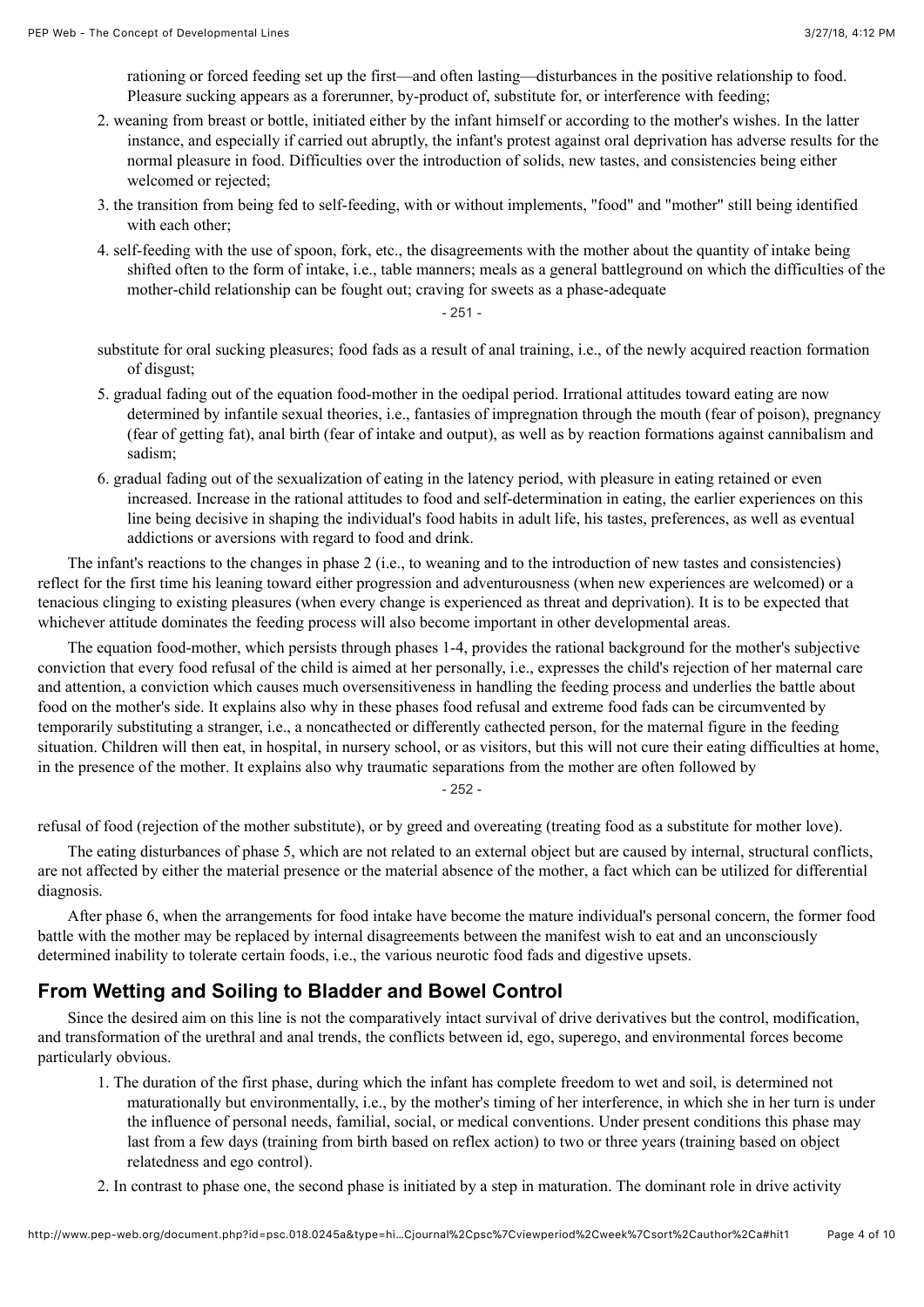passes from the oral to the anal zone, and due to this transition the child stiffens his opposition to any interference with concerns which have become emotionally vital to him. Since in this phase the body products are highly cathected with libido, they are precious to the child and are treated as "gifts" which are surrendered to the mother as a sign of love; since they are cathected also with aggression, they are weapons by means of which rage, anger, disappointment can be discharged within the object relationship. In correspondence to this double cathexis of the body products, the toddler's entire attitude toward the object world is dominated by ambivalence, i.e., by violent swings

- 253 -

- between love and hate (libido and aggression not fused with each other). This again is matched on the ego side by curiosity directed toward the inside of the body, pleasure in messing, molding, play with retaining, emptying, hoarding, as well as dominating, possessing, destroying, etc. While the trends shown by the children in this phase are fairly uniform, the actual events vary with the differences in the mother's attitude. If she succeeds in remaining sensitive to the child's needs and as identified with them as she is usually with regard to feeding, she will mediate sympathetically between the environmental demand for cleanliness and the child's opposite anal and urethral tendencies; in that case toilet training will proceed gradually, uneventfully, and without upheavals. On the other hand, such empathy with the child in the anal stage may be impossible for the mother due to her own training, her own reaction formations of disgust, orderliness, and punctiliousness, or other obsessional elements in her personality. If she is dominated by these, she will represent the demand for urethral and anal control in a harsh and uncompromising manner and a major battle will ensue, with the child as intent to defend his right over unrestricted evacuation as the mother is on achieving cleanliness and regularity and with them the rudiments and *sine qua non* of socialization.
- 3. In a third phase the child accepts and takes over the mother's and the environment's attitudes to cleanliness and, through identification, makes them an integral part of his ego and superego demands; from then onward, the striving for cleanliness is an internal, not an external, precept, and inner barriers against urethral and anal wishes are set up through the defense activity of the ego, in the well-known form of repression and reaction formation. Disgust, orderliness, tidiness, dislike of dirty hands guard against the return of the repressed; punctuality, conscientiousness, and reliability appear as by-products of anal regularity; inclinations to save, to collect, give evidence of high anal evaluation displaced to other matters. In short, what takes place in this period is the far-reaching modification and transformation of the pregenital anal drive derivatives which—if kept within normal limits—supply the individual personality with a backbone of highly valuable qualities.
- It is important to remember in respect to these achievements that they are based on identifications and internalizations and, as such,

- 254 -

- are not fully secure before the passing of the oedipus complex. Preoedipal anal control remains vulnerable and, especially in the beginning of the third phase, remains dependent on the objects and the stability of positive relations to them. For example, a child who is trained to use the chamberpot or toilet in his home does not exchange them automatically for unfamiliar ones, away from the mother. A child who is severely disappointed in his mother, or separated from her, or suffering from object loss in any form, may not only lose the internalized urge to be clean but also reactivate the aggressive use of elimination. Both together will result in incidents of wetting and soiling which appear as "accidents."
- 4. It is only in a fourth phase that bladder and bowel control become wholly secure. This is brought about when the concern for cleanliness is disconnected from object ties and attains the status of a fully neutralized, autonomous ego and superego concern. **2**

## **From Irresponsibility to Responsibility in Body Management**

That the satisfaction of such essential physical needs as feeding and evacuation<sup>3</sup> remains for years under external control and emerges from it in such slow steps corresponds well with the equally slow and gradual manner in which children assume responsibility for the care of their own body and its protection against harm. As described at length elsewhere **(A. Freud, 1952)**, the well-mothered child leaves these concerns largely to the mother, while he allows himself attitudes of indifference and unconcern, or, as a weapon in a battle with her, downright recklessness. It is only the badly mothered or the motherless who adopt the mother's role in health matters and play "mother and child" with their own bodies as the hypochondriacs do.

On the positive progressive line, here too, there are several consecutive phases to be distinguished from each other, though our present knowledge of them is more sketchy than in other areas.

1. What comes first, as a maturational step in the first few months of life, is an alteration in the direction of aggression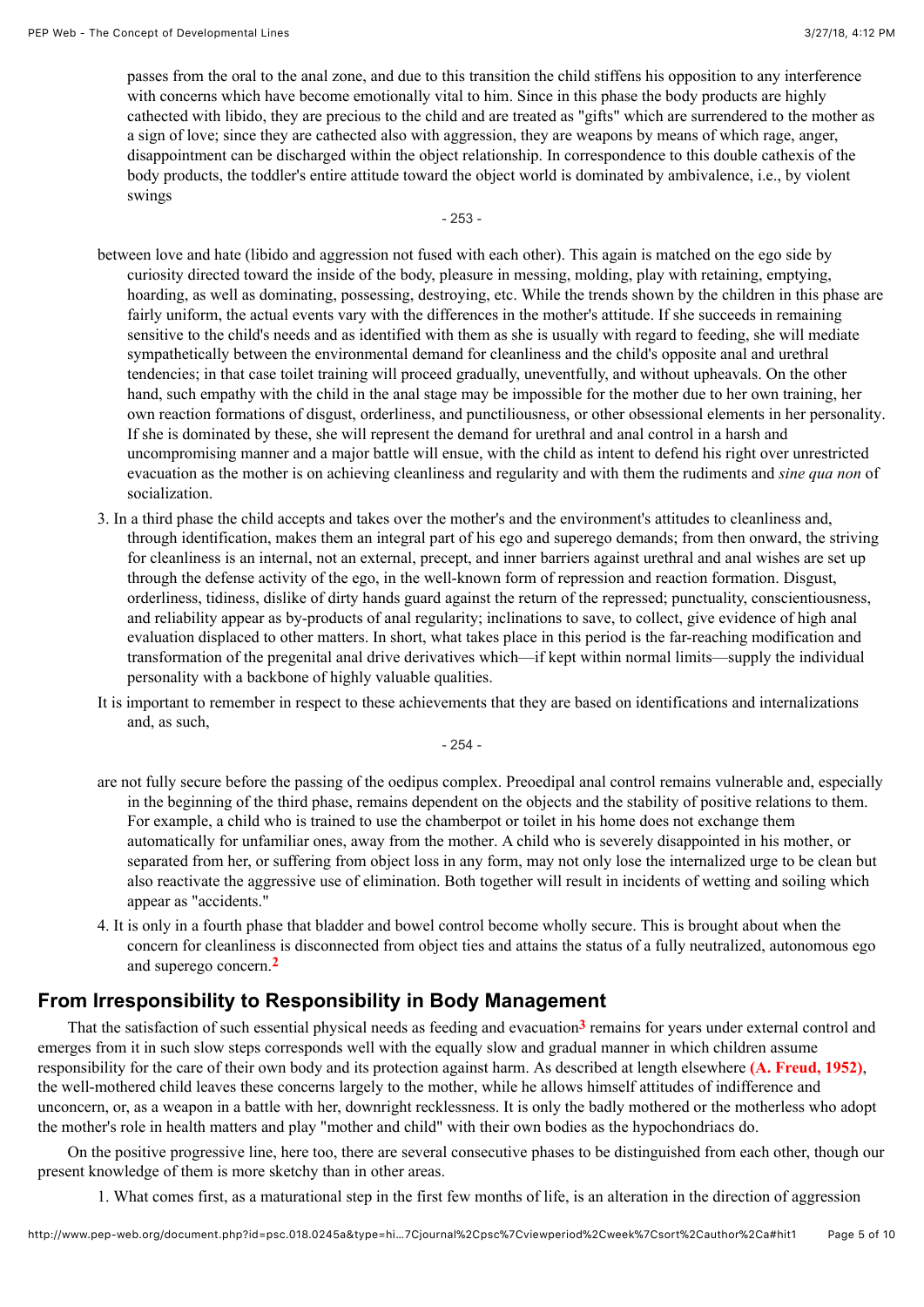from being lived out on the body to being turned toward the external

————————————————————

<sup>4</sup> Such remnants should not be confused with the later "turning of aggression against the self" which is not a defect in maturation but a defense mechanism used by the ego under the impact of conflict.

- 255 -

- world. This vital step sets limits to self-injury from biting, scratching, etc., although indications of such tendencies can be seen in many children as genuine remnants also at later ages.<sup>4</sup> The normal forward move happens partly due to the setting up of the pain barrier, partly due to the child's answering to the mother's libidinal cathexis of his body with a narcissistic cathexis of his own **(according to Hoffer, 1950)**.
- 2. What makes itself felt next are the advances in ego functioning such as orientation in the external world, understanding of cause and effect, control of dangerous wishes in the service of the reality principle. Together with the pain barrier and the narcissistic cathexis of the body, these newly acquired functions protect the child against such external dangers as water, fire, heights, etc. But there are many instances of children where—owing to a deficiency in any one of these ego functions—this advance is retarded so that they remain unusually vulnerable and exposed if not protected by the adult world.
- 3. What comes last normally is the child's voluntary endorsement of the rules of hygiene and of medical necessities. So far as the avoidance of unwholesome food, overeating, and keeping the body clean are concerned, this is inconclusive here since the relevant attitudes belong to the vicissitudes of the oral and anal component instinct rather than to the present line. It is different with the avoidance of ill-health or the compliance with doctor's orders concerning the intake of medicines, and motor or dietary restrictions. Fear, guilt, castration anxiety, of course, may motivate any child to be careful (i.e., fearful) for the safety of his body. But when not under the influence of these, normal children will be remarkably uncompromising and obstructive in health matters. According to their mothers' frequent complaints, they behave as if they claimed it as their right to endanger their health while they left it to the mother to protect and restore it, an attitude which lasts often until the end of adolescence and may represent the last residue of the original symbiosis between child and mother.

 $-256$ 

# **FURTHER EXAMPLES OF DEVELOPMENTAL LINES**

There are many other examples of developmental lines, such as the two given below, where every step is known to the analyst, and which can be traced without difficulty, either through working backward by reconstruction from the adult picture, or through working forward by means of longitudinal analytic exploration and observation of the child.

## **The Line from Egocentricity to Companionship**

When describing a child's growth in this particular respect, a sequence can be traced which runs as follows:

- 1. a selfish, narcissistically orientated outlook on the object world, in which other children either do not figure at all or are perceived only in their role as disturbers of the mother-child relationship and rivals for the parents' love;
- 2. other children related to as lifeless objects, i.e., toys which can be handled, pushed around, sought out, and discarded as the mood demands, with no positive or negative response expected from them;
- 3. other children related to as helpmates in carrying out a desired task such as playing, building, destroying, causing mischief of some kind, etc., the duration of the partnership being determined by the task, and secondary to it;
- 4. other children as partners and objects in their own right, whom the child can admire, fear, or compete with, whom he loves or hates, with whose feelings he identifies, whose wishes he acknowledges and often respects, and with whom he can share possessions on a basis of equality.

In the first two phases, even if cherished and tolerated as the baby by older siblings, the toddler is by necessity asocial, whatever efforts to the contrary the mother may make; community life at this stage may be endured but will not be profitable. The third stage represents the minimum requirement for socialization in the form of acceptance into a home community of older siblings or entry into a

- 257 -

nursery group of contemporaries. But it is only the fourth stage which equips the child for companionship, enmities and

<sup>&</sup>lt;sup>2</sup> See H. Hartmann (1950) on "secondary autonomy of the ego."

<sup>&</sup>lt;sup>3</sup> Also sleep.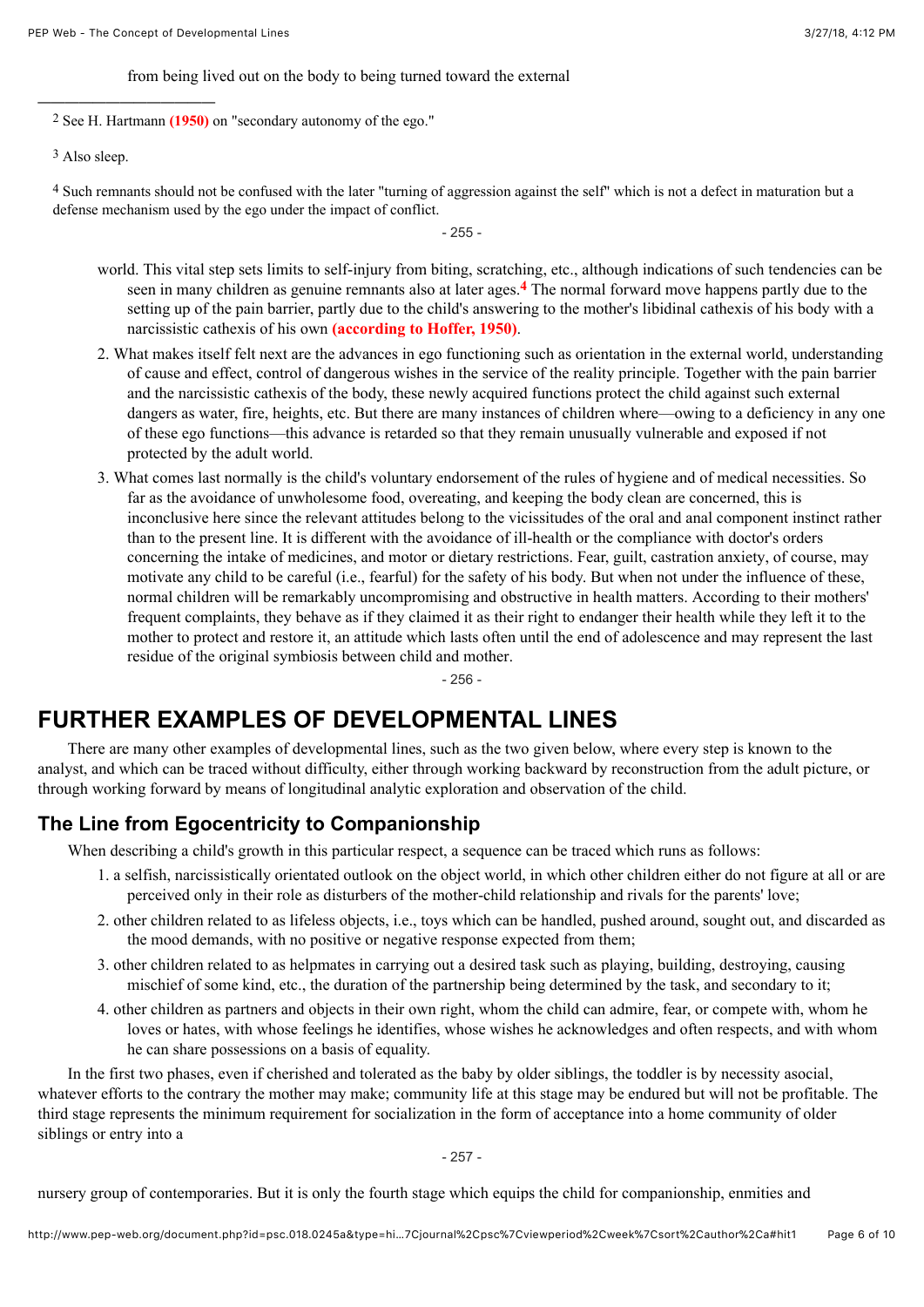friendships of any type and duration.

## **The Line from the Body to the Toy and from Play to Work**

- 1. Play begins with the infant as an activity yielding erotic pleasure, involving the mouth, the fingers, vision, the whole surface of the skin. It is carried out on the child's own body (autoerotic play) or on the mother's body (usually in connection with feeding) with no clear distinction between the two, and with no obvious order or precedence in this respect.
- 2. The properties of the mother's and the child's body are transferred to some soft substance, such as a nappy, a pillow, a rug, a teddy, which serves as the infant's first plaything, the "transitional object" **(according to Winnicott, 1953)** which is cathected both with narcissistic and with object libido.
- 3. Clinging to one specific transitional object develops further into a more indiscriminate liking for soft toys of various kinds which, as symbolic objects, are cuddled and maltreated alternately (cathected with libido and aggression). That they are inanimate objects, and therefore do not retaliate, enables the toddler to express the full range of his ambivalence toward them.
- 4. Cuddly toys fade out gradually, except at bedtime, when—in their capacity as transitional objects—they continue to facilitate the child's passing from active participation in the external world to the narcissistic withdrawal necessary for sleep.
- In daytime their place is taken increasingly by play material which does not itself possess object status but which serves ego activities and the fantasies underlying them. Such activities either directly gratify a component instinct or are invested with displaced and sublimated drive energies, their chronological sequence being approximately the following:
- a. toys offering opportunities for ego activities such as filling-emptying, opening-shutting, fitting in, messing, etc., interest in them being displaced from the body openings and their functions;
- b. movable toys providing pleasure in motility;

- 258 -

- c. building material offering equal opportunities for construction and destruction (in correspondence with the ambivalent trends of the anal-sadistic phase);
- d. toys serving the expression of masculine and feminine trends and attitudes, to be used
- i. in solitary role play,
- ii. for display to the oedipal object (serving phallic exhibitionism),
- iii. for staging the various situations of the oedipus complex in group play (provided that stage 3 on the developmental line toward companionship has been reached).
- Expression of masculinity can be taken over also by the ego activities of gymnastics and acrobatics, in which the child's entire body and its skillful manipulation represent, display, and provide symbolic enjoyment from phallic activities and phallic mastery.
- 5. Direct or displaced satisfaction from the play activity itself gives way increasingly to the pleasure in the finished product of the activity, a pleasure which has been described in academic psychology as pleasure in task completion, in problem solving, etc. By some authors it is taken as the indispensable prerequisite for the child's successful performance in school (Bühler, 1935).
- The exact manner in which this pleasure in achievement is linked with the child's instinctual life is an open question still in our theoretical thinking, although various operative factors seem unmistakable such as imitation and identification in the early mother-child relationship, the influence of the ego ideal, the turning of passive into active as a mechanism of defense and adaptation, and the inner urge toward maturation, i.e., toward progressive development.
- That pleasure in achievement, linked only secondarily with object relations, is present in very young children as a latent capacity is demonstrated in a practical manner by the successes of the Montessori method. In this nursery-school method the play material is selected so as to afford the child the maximum increase in self-esteem and gratification by means of task completion and independent problem solving, and children can be observed to respond positively to such opportunities almost from the toddler stage onward.

- 259 -

Where this source of gratification is not tapped to the same degree with the help of external arrangements, the pleasure derived from achievement in play remains more directly connected with praise and approval given by the object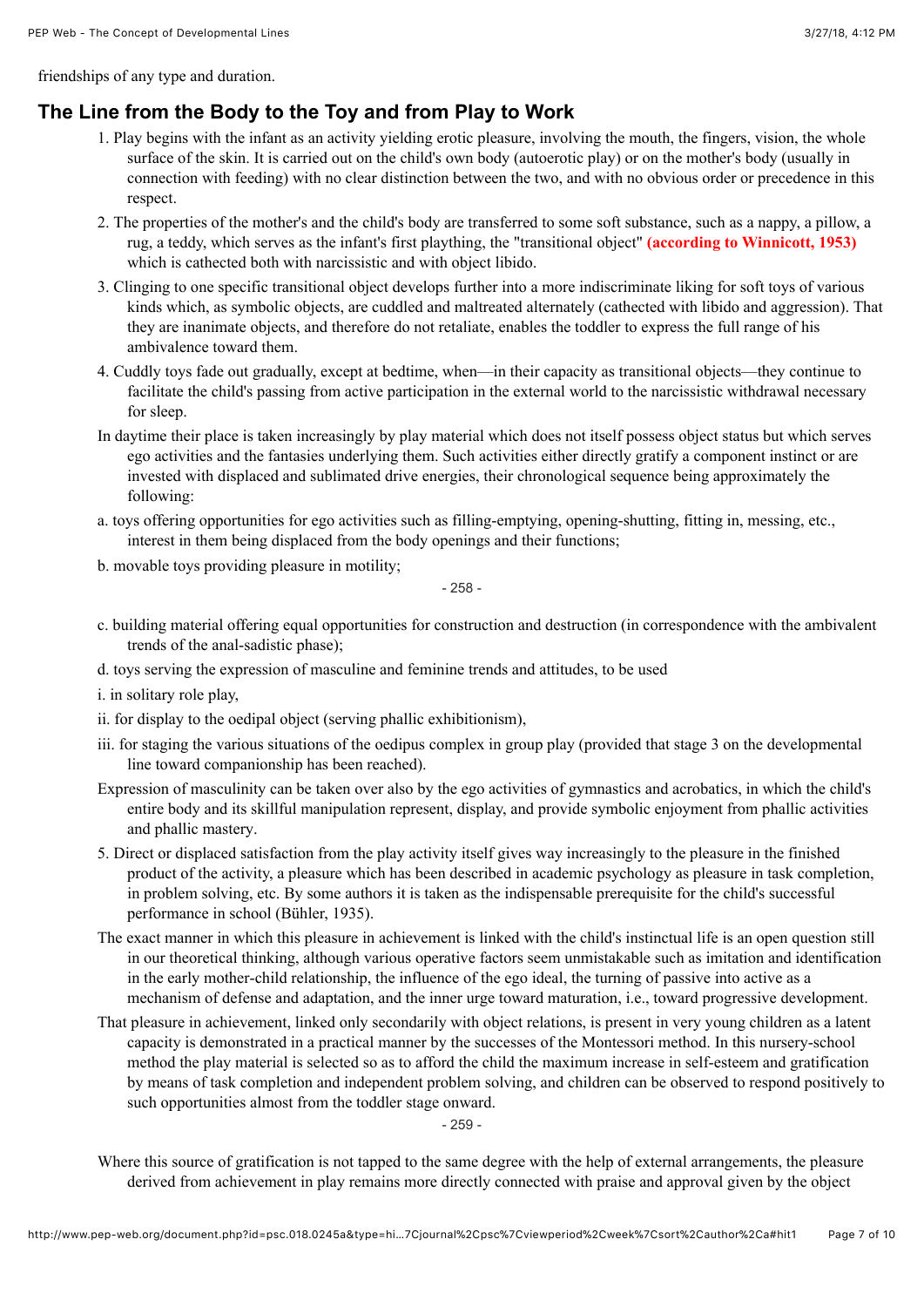world, and satisfaction from the finished product takes first place at a later date only, probably as the result of internalization of external sources of self-esteem.

- 6. Ability to play changes into ability to *work*<sup>5</sup> when a number of additional faculties are acquired, such as the following:
- a. to control, inhibit, or modify the impulses to use given material aggressively and destructively (not to throw, to take apart, to mess, to hoard), and to use them positively and constructively instead (to build, to plan, to learn, and—in communal life—to share);
- b. to carry out preconceived plans with a minimum regard for the lack of immediate pleasure yield, intervening frustrations, etc., and the maximum regard for the pleasure in the ultimate outcome;
- c. to achieve thereby not only the transition from primitive instinctual to sublimated pleasure, together with a high grade of neutralization of the energy employed, but equally the transition from the pleasure principle to the reality principle, a development which is essential for success in work during latency, adolescence, and in maturity.

Derived from the line from the body to the toy and from play to work and based predominantly on its later stages are a number of allied activities which are significant for personality development such as daydreaming, games, and hobbies.

### **Daydreaming**

————————————————————

When toys and the activities connected with them fade into the background, the wishes formerly put into action with the help of material objects, i.e., fulfilled in play, can be spun out imaginatively

 $-260 -$ 

in the form of conscious daydreams, a fantasy activity which may persist until adolescence, and far beyond it.

### **Games**

Games derive their origin from the imaginative group activities of the oedipal period (see stage 4, d, iii) from which they develop into the symbolic and highly formalized expression of trends toward aggressive attack, defense, competition, etc. Since they are governed by inflexible rules to which the individual participant has to submit, they cannot be entered successfully by any child before some adaptation to reality and some frustration tolerance have been acquired and, naturally, not before stage 3 on the developmental line toward companionship has been reached.

Games may require equipment (as distinct from toys). Since this is in many instances of symbolic phallic, i.e., masculineaggressive, significance, it is highly valued by the child.

In many competitive games the child's own body and the body skills in themselves play the role of indispensable tools.

Proficiency and pleasure in games are, thus, a complex achievement, dependent on contributions from many areas of the child's personality such as the endowment and intactness of the motor apparatus; a positive cathexis of the body and its skills; acceptance of companionship and group life; positive employment of controlled aggression in the service of ambition, etc. Correspondingly, functioning in this area is open to an equally large number of disturbances which may result from developmental difficulties and inadequacies in any of these areas, as well as from the phase-determined inhibitions of anal aggression and phallicoedipal masculinity.

### **Hobbies**

Halfway between play and work is the place of the hobbies, which have certain aspects in common with both activities. With play they share a number of characteristics:

- a. of being undertaken for purposes of pleasure with comparative disregard for external pressures and necessities;
- b. of pursuing displaced, i.e., sublimated, aims, but aims which are not too far removed from the gratification of either erotic or aggressive drives;

- 261 -

c. of pursuing these aims with a combination of unmodified drive energies plus energies in various states and degrees of neutralization.

With working attitudes as described above, the hobbies share the important feature of a preconceived plan being undertaken in a reality-adapted way and carried on over a considerable period of time if necessary in the face of external difficulties and frustrations.

<sup>&</sup>lt;sup>5</sup> What is attempted here is not a definition of work with all its social as well as psychological implications, but merely a description of the advances in ego development and drive control which seem to be the necessary forerunners of any individual's acquisition of the capacity to work.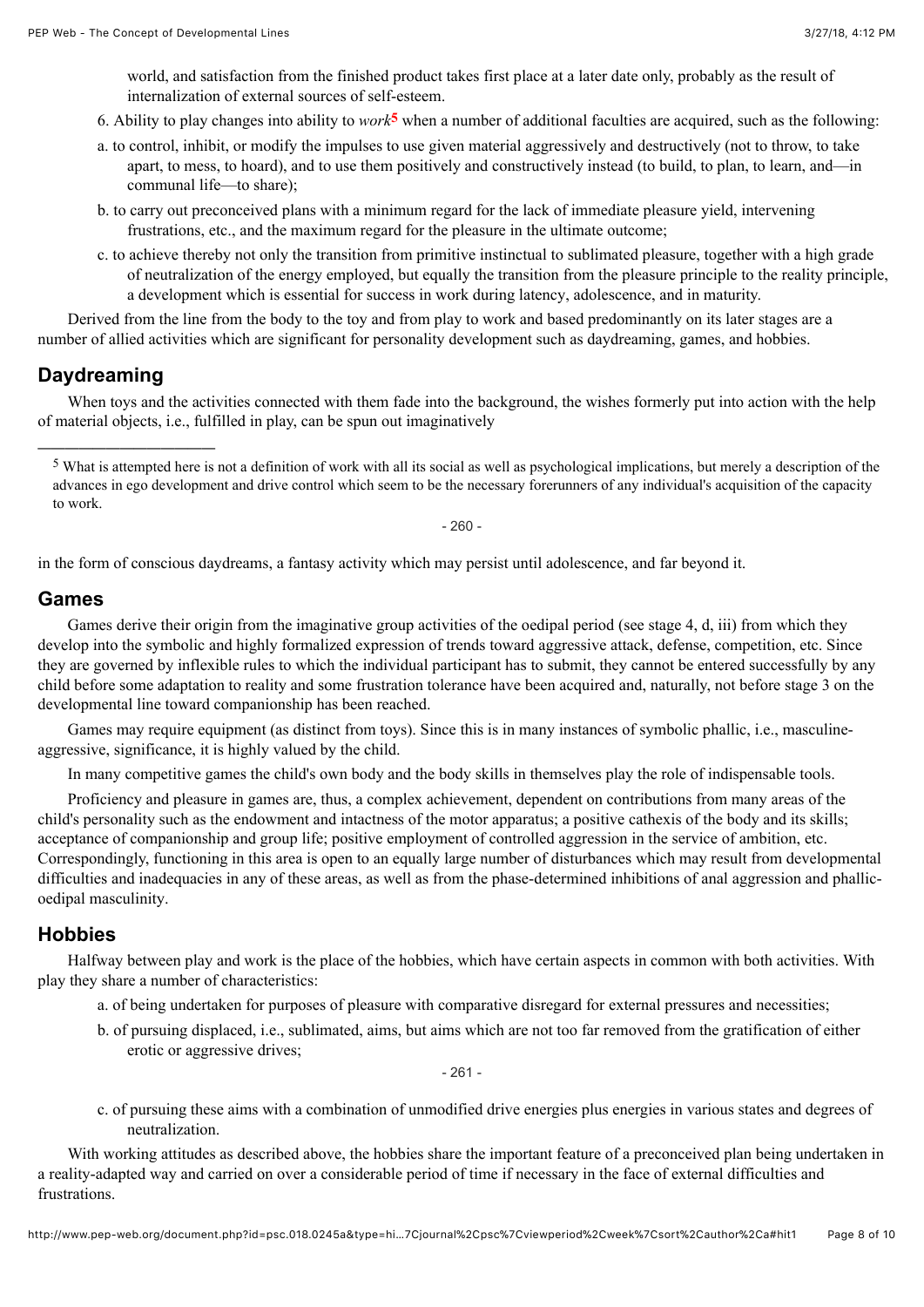Hobbies appear for the first time at the beginning of the latency period (collecting, spotting, specializing of interests), undergo any number of changes of content, but may persist as this specific form of activity throughout life.

## **CORRESPONDENCE BETWEEN DEVELOPMENTAL LINES**

If we examine our notions of average normality in detail, we find that we expect a fairly close correspondence between growth on the individual developmental lines. In clinical terms this means that, to be a harmonious personality, a child who has reached a specific stage in the sequence toward emotional maturity (for example, object constancy), should have attained also corresponding levels in his growth toward bodily independence (such as bladder and bowel control, loosening of the tie between food and mother), in the lines toward companionship, constructive play, etc. We maintain this expectation of a norm even though reality presents us with many examples to the contrary. There are numerous children, undoubtedly, who show a very irregular pattern in their growth. They may stand high on some levels (such as maturity of emotional relations, bodily independence, etc.) while lagging behind in others (such as play where they continue to cling to transitional objects, cuddly toys, or development of companionship where they persist in treating contemporaries as disturbances or inanimate objects). Some children are well developed toward secondary thought, speech, play, work, community life while remaining in a state of dependency with regard to the management of their own bodily processes, etc.

Such imbalance between developmental lines causes sufficient friction in childhood to justify a closer inquiry into the circumstances

- 262 -

which give rise to it, especially into the question how far it is determined by innate and how far by environmental reasons.

As in all similar instances, our task is not to isolate the two factors and to ascribe to each a separate field of influence but to trace their interactions, which may be described as follows in the present case:

We assume that with all normally endowed, organically undamaged children the lines of development indicated above are included in their constitution as inherent possibilities. What endowment lays down for them on the side of the id are, obviously, the maturational sequences in the development of libido and aggression; on the side of the ego, less obviously and less well studied, certain innate tendencies toward organization, defense, and structuralization; perhaps also, though we know less still about this, some given quantitative differences of emphasis on progress in one direction or another. For the rest, that is, for what singles out individual lines for special promotion in development, we have to look to accidental environmental influences. In the analysis of older children and the reconstructions from adult analysis we have found these forces embodied in the parents' personalities, their actions and ideals, the family atmosphere, the impact of the cultural setting as a whole. In the analytic observation of young infants it has been demonstrated that it is the individual mother's interest and predilection which act as stimulants. In the beginning of life, at least, the infant seems to concentrate on development along those lines which call forth most ostensibly the mother's love and approval, i.e., her spontaneous pleasure in the child's achievement and, in comparison, to neglect others where such approval is not given. This implies that activities which are acclaimed by the mother are repeated more frequently, become libidinized, and thereby stimulated into further growth.

For example, it seems to make a difference to the timing of speech development and the quality of early verbalization if a mother, for reasons of her own personality structure, makes contact with her infant not through bodily channels but through talking. Some mothers find no pleasure in the growing infant's adventurousness and bodily unruliness and have their happiest and most intimate moments when the infant smiles. We have seen at least one such mother whose infant made constant and inordinate use of smiling

- 263 -

in his approaches to the whole environment. It is not unknown that early contact with the mother through her singing has consequences for the later attitudes to music and may promote special musical aptitudes. On the other hand, marked disinterest of the mother in the infant's body and his developing motility may result in clumsiness, lack of grace in movement, etc.

It has been known in psychoanalysis long before such infant observations that depressive moods of the mother during the first two years after birth create in the child a tendency to depression (although this may not manifest itself until many years later). What happens is that such infants achieve their sense of unity and harmony with the depressed mother not by means of their developmental achievements but by producing the mother's mood in themselves.

All this means no more than that tendencies, inclinations, predilections (including the tendency to depression, to masochistic attitudes, etc.) which are present in all human beings can be eroticized and stimulated toward growth through forming emotional links between the child and his first object.

The disequilibrium between developmental lines which is created in this manner is not pathological as such, though it becomes a pathogenic agent where the imbalance is excessive. Moderate disharmony does no more than produce the many *variations of normality* with which we have to count.